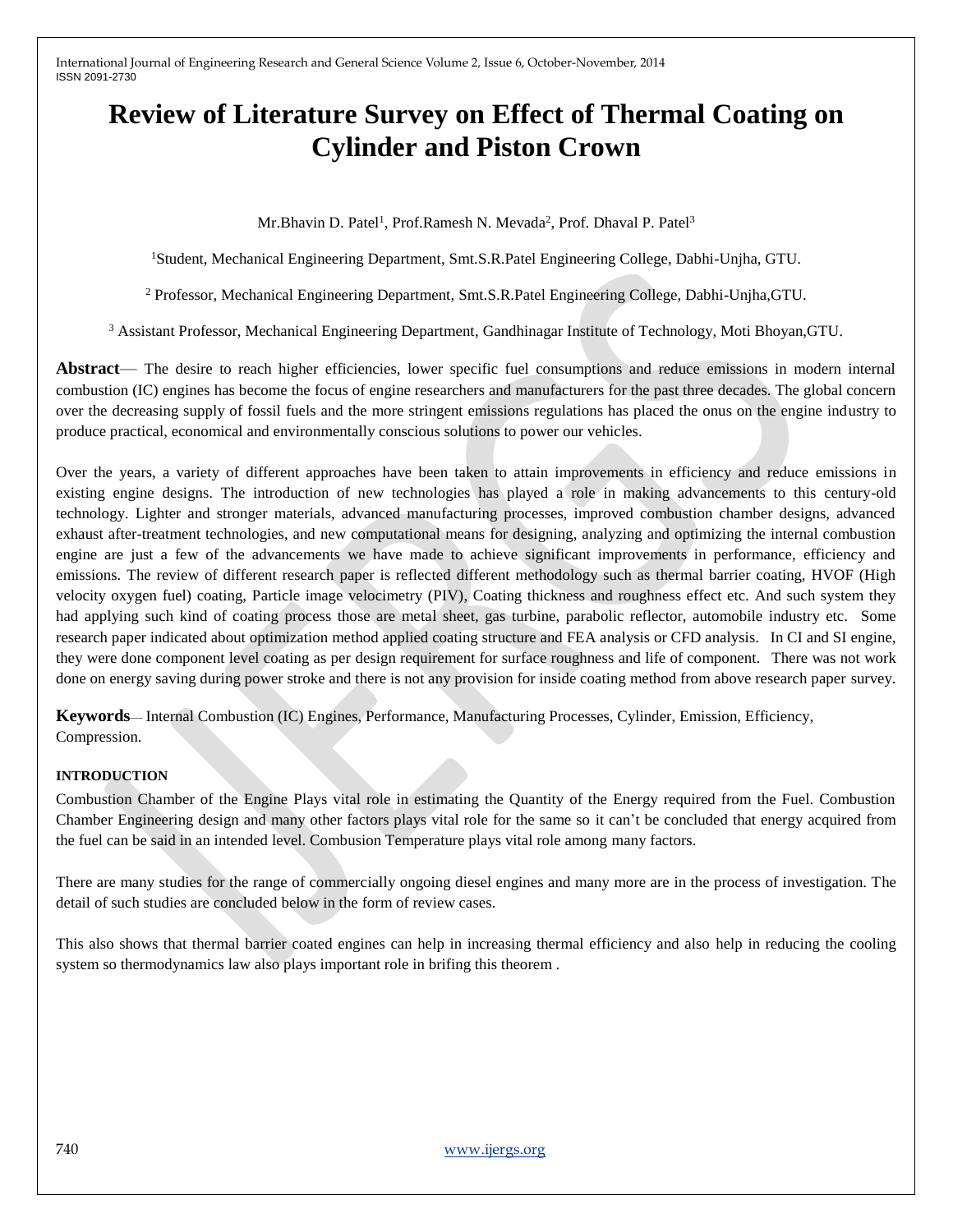#### **LITERATURE SURVEY**

Abdullah Cahit Karaoglanli, Kazuhiro Ogawa,Ahmet Türk and Ismail Ozdemir, "Thermal Shock and Cycling Behavior of Thermal Barrier Coatings (TBCs) Used in Gas Turbines" [**1]** has presented Gas turbine engines work as a power generating facility and are used in aviation industry to provide thrust by converting combustion products into kinetic energy. Basic concerns regarding the improvements in modern gas turbine engines are higher efficiency and performance. Increase in power and efficiency of gas turbine engines can be achieved through increase in turbine inlet temperatures. The materials used should have perfect mechanical strength and corrosion resistance and thus be able to work under aggressive environments and high temperatures. The temperatures that turbine blades are exposed to can be close to the melting point of the super alloys. Internal cooling by cooling channels and insulation by thermal barrier coatings (TBCs) is used in order to lower the temperature of turbine blades and prevent the failure of super alloy substrates.

L. Wang, X.H. Zhong, Y.X. Zhao, S.Y. Tao, W. Zhang, Y. Wang, X.G. Sun, "Design and optimization of coating structure for the thermal barrier coatings fabricated by atmospheric plasma spraying via finite element method" **[2]** has presented fabricating the thermal barrier coatings (TBCs) with excellent performance is to find an optimized coating structure with high thermal insulation effect and low residual stress. This paper discusses the design and optimization of a suitable coating structure for the TBCs prepared by atmospheric plasma spraying (APS) using the finite element method. The design and optimization processes comply with the rules step by step, as the structure develops from a simple to a complex one. The research results indicate that the suitable thicknesses of the bond-coating and top-coating are 60–120 μm and300–420 μm, respectively, for the single ceramic layer YSZ/NiCoCrAlY APS-TBC.

D. Freiburg, D. Biermann, A. Peukera, P. Kersting,H. -J. Maier, K. Möhwald, P. Knödler, M.Otten, "Development and Analysis of Microstructures for the Transplantation of Thermally Sprayed Coatings" **[3]** has presented thermally sprayed coatings and tribological surfaces are a point of interest in many industrial sectors. They are used for better wear resistance of lightweight materials or for oil retention on surfaces. Lightweight materials are often used in the automotive industry as a weight-saving solution in the production of engine blocks. It is necessary to coat the cylinder liners to ensure wear resistance. In most cases, the coating is sprayed directly onto the surface. Previous research has shown that it is possible to transfer these coatings inversely onto other surfaces. This was achieved with plasma sprayed coatings which were transplanted onto pressure-casted surfaces.

Mr. Atul A. Sagade, Prof. N.N. Shinde, Prof. Dr. P.S. Patil, "Effect of receiver temperature on performance evaluation of silver coated selective surface compound parabolic reflector with top glass cover"**[4]** has presented the experimental results of the prototype compound parabolic trough made of G.I and silver coated selective surface. The performance of collector has been evaluated with three kinds of receiver coated with two kinds of receiver coatings black copper and black zinc and top cover. This line focusing parabolic trough yields instantaneous efficiency of 60 %with top cover. A simple relationship between the parameters has been worked out with the regression analysis. [Latitude: 16.42° N, Longitude: 74.13°W]

Andrew Roberts, Richard Brooks, Philip Shipway, "Internal combustion engine cold-start efficiency: A review of the problem, causes and potential solutions" **[5]** has presents vehicle emissions continues to become more stringent in an effort to minimise the impact of internal combustion engines on the environment. One area of significant concern in this respect is that of the cold-start; the thermal efficiency of the internal combustion engine is significantly lower at cold start than when the vehicle reaches steady state temperatures owing to sub-optimal lubricant and component temperatures. The drive for thermal efficiency (of both the internal combustion engine and of the vehicle as a whole) has led to a variety of solutions being trialed to assess their merits and effects on other vehicle systems during this warm-up phase (and implemented where appropriate). The approaches have a common theme of attempting to reduce energy losses so that systems and components reach their intended operating temperature range as soon as possible after engine start. In the case of the engine, this is primarily focused on the lubricant system. Lubricant viscosity is highly sensitive to temperature and the increased viscosity at low temperatures results in higher frictional and pumping losses than would-be observed at the target operating temperature.

## 741 [www.ijergs.org](http://www.ijergs.org/)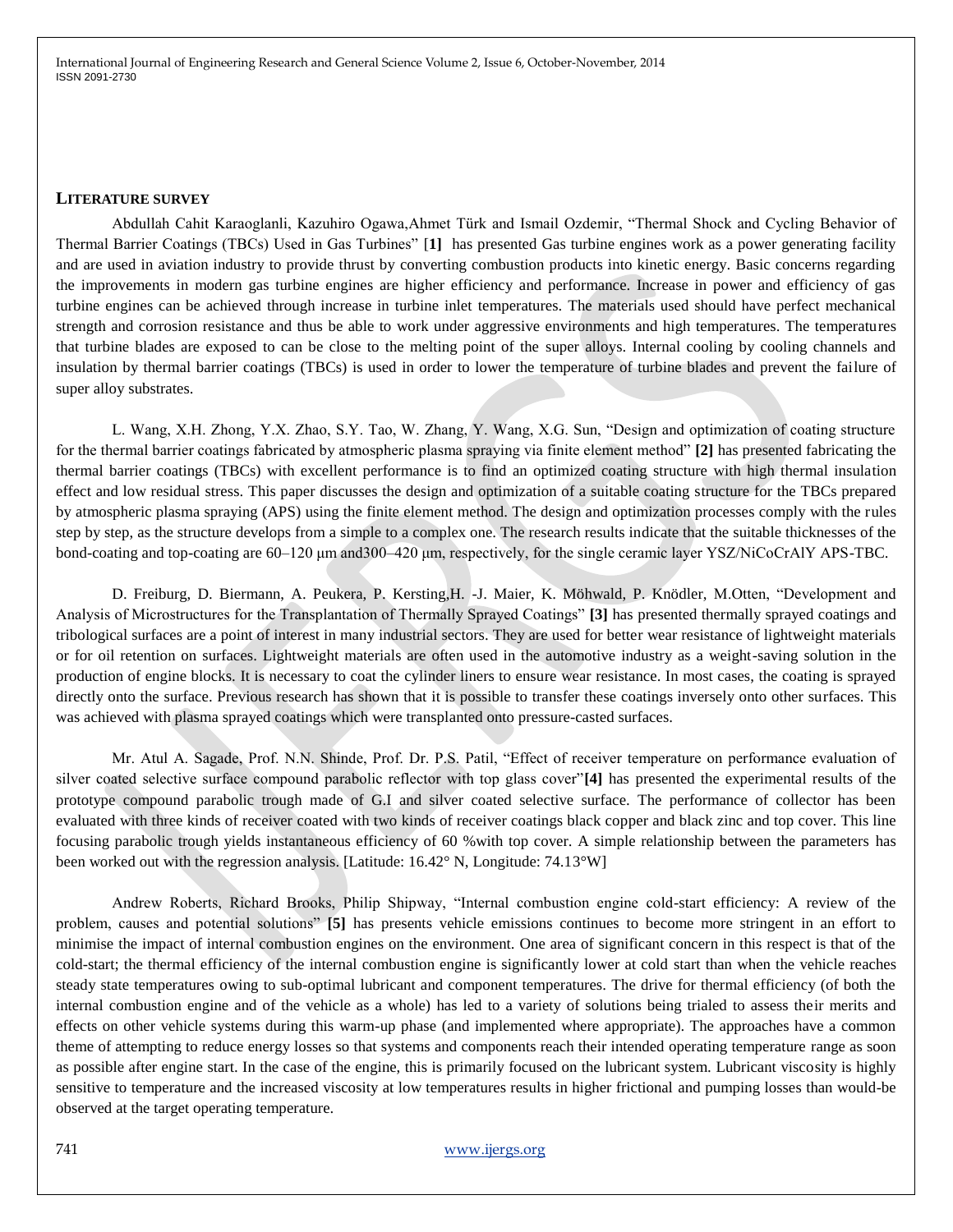T. Karthikeya Sharma, "Performance and emission characteristics of the thermal barrier coated SI engine by adding argon inert gas to intake mixture" **[6]** has investigates Dilution of the intake air of the SI engine with the inert gases is one of the emission control techniques like exhaust gas recirculation, water injection into combustion chamber and cyclic variability, without scarifying power output and/or thermal efficiency (TE). This paper investigates the effects of using argon (Ar) gas to mitigate the spark ignition engine intake air to enhance the performance and cut down the emissions mainly nitrogen oxides. The input variables of this study include the compression ratio, stroke length, and engine speed and argon concentration. Output parameters like TE, volumetric efficiency, heat release rates, brake power, exhaust gas temperature and emissions of  $NOx$ ,  $CO<sub>2</sub>$  and  $CO$  were studied in a thermal barrier coated SI engine, under variable argon concentrations. Results of this study showed that the inclusion of Argon to the input air of the thermal barrier coated SI engine has significantly improved the emission characteristics and engine's performance within the range studied.

J. Barriga, U. Ruiz-de-Gopegui, J. Goikoetxeaa, B. Coto, H. Cachafeiro, "Selective coatings for new concepts of parabolic trough collectors" **[7]** has presented the CSP technology based on parabolic trough solar collector for large electricity generation purposes is currently the most mature of all CSP designs in terms of previous operation experience and scientific and technical research and development. The current parabolic trough design deals with a maximum operating temperature around 400ºC in the absorber collector tube but some recent designs are planned to increase the working temperature to 600ºC increasing the performance by 5-10% to attain the improved productivity that the market demands .These systems are expected to be working during 20-25 years. One of the key points of the receiver is the stack of layers forming the selective absorber coating. With this new design the coating has to fulfill new requirements as the collector will be working at600ºC and in a low vacuum of 10-2 mbar.

V.D. Zhuravlev, V.G. Bamburov, A.R. Beketov, L.A. Perelyaeva, I.V. Baklanova,O.V. Sivtsova, V.G. Vasil'ev, E.V. Vladimirova, V.G. Shevchenko, I.G. Grigorov, "Solution combustion synthesis of a-Al2O<sup>3</sup> using urea" **[8]** has presents processes involved in the solution combustion synthesis of a-Al2O3 using urea as an organic fuel were investigated. The data describing the influence of the relative urea content on the characteristic features of the combustion process, the crystalline structure and the morphology of the aluminum oxide are presented herein. Our data demonstrate that the combustion of stable aluminum nitrate and urea complexes leads to the formation of a-alumina at temperatures of approximately 600–800°C. Our results, obtained using differential thermal analysis and IR spectroscopy methods, reveal that the low-temperature formation of a-alumina is associated with the thermal decomposition of an α-AlO (OH) intermediate, which was crystallized in the crystal structure of the diaspore.

Helmisyah Ahmad Jalaludin, Shahrir Abdullah, Mariyam Jameelah Ghazali, Bulan Abdullah, Nik Rosli Abdullah, "Experimental Study of Ceramic Coated Piston Crown for Compressed Natural Gas Direct Injection Engines" **[9]** has presents High temperature produced in a compressed natural gas with direct injection system (CNGDI) engine may contribute to high thermal stresses. Without appropriate heat transfer mechanism, the piston crown would operate ineffectively. Bonding layer NiCrAl and ceramic based yttria partially stabilized zirconia (YPSZ) were plasma sprayed onto AC8A aluminium alloy CNGDI piston crowns and normal CamPro piston crowns in order to minimize thermal stresses.

Vinay Kumar. D, Ravi Kumar.P, M.Santosha Kumari, "Prediction of Performance and Emissions of a Biodiesel Fueled Lanthanum Zirconate Coated Direct Injection Diesel engine using Artificial Neural Networks" **[10]** has presented different techniques are being attempted over the years to use low pollution emitting fuels in diesel engines to reduce tail pipe emissions with improved engine efficiency. Especially, Biodiesel fuel, derived from different vegetable oils, animal fat and waste cooking oil has received a great attention in the recent past. Trans esterification is a proven simplest process to prepare biodiesel in labs with little infrastructure. Application of thermal barrier coatings (TBC) on the engine components is aseriously perused area of interest with low grade fuels like biodiesel fuels. Artificial neural networks (ANN) are gaining popularity to predict the performance and emissions of diesel engines with fairly accurate results besides the thermodynamic models with considerably less complexity and lower computing time.

Nitesh Mittal, Robert Leslie Athony, Ravi Bansal, C. Ramesh Kumar, "Study of performance and emission characteristics of a partially coated LHR SI engine blended with n-butanol and gasoline" **[11]** has describes to meet the present requirements of the automotive industry, there is continuous search to improve the performance, exhaust emission, and life of the IC engines. The meet the first two challenges, researchers are working both on newer engine technologies and fuels. Some of the published work indicates that coating on the combustion surface of the engine with ceramic material results in improved performance and reduced emission levels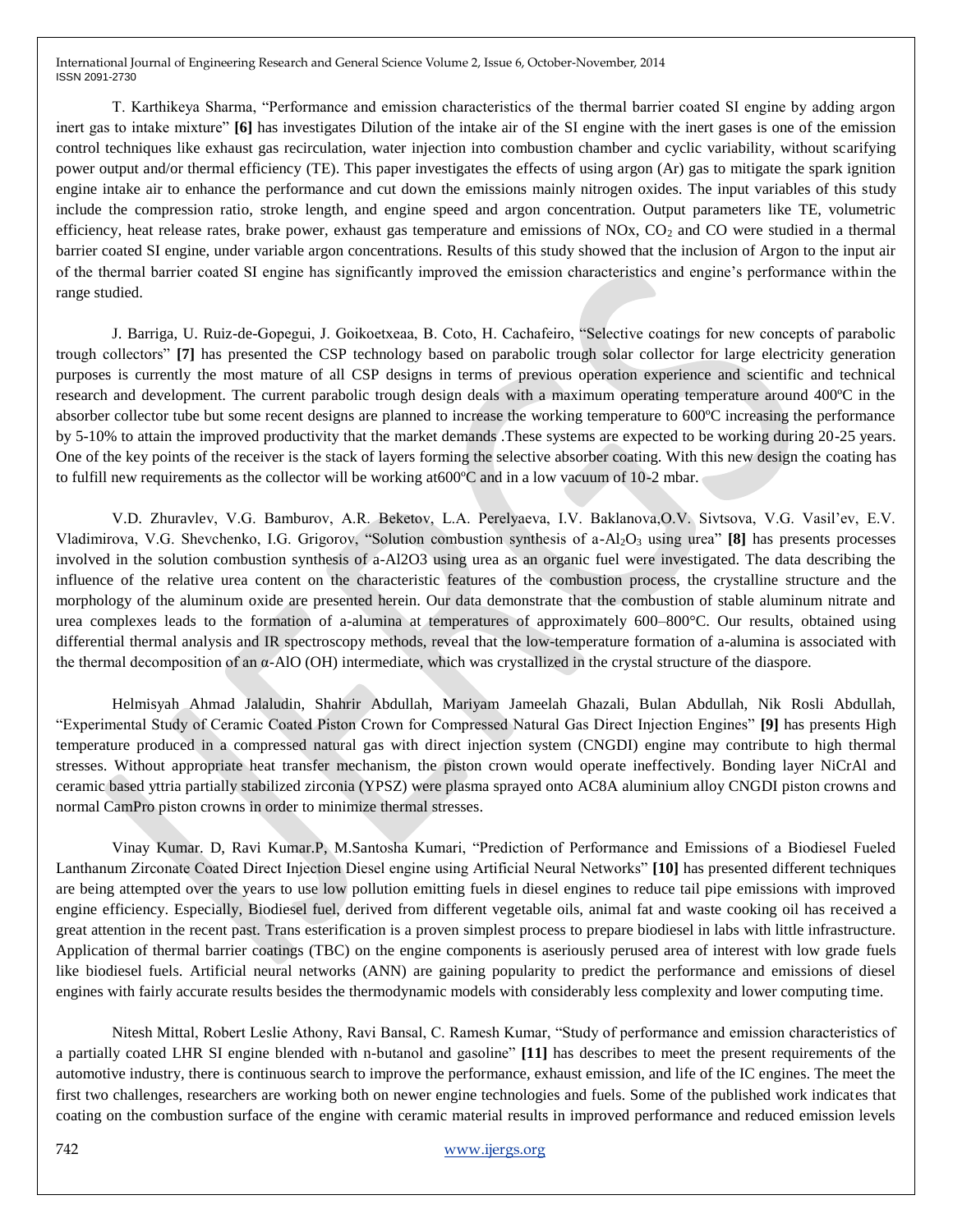when fueled with alternate fuel blended fuels, and this serves as a base for this work. Normal-Butanol has molecular structure that is adaptable to gasoline, and it is considered as one of the alternative fuels for SI engines.

Helmisyah A.J., Ghazali M.J., "Characterisation of Thermal Barrier Coating on Piston Crown for Compressed Natural Gas Direct Injection (CNGDI) Engines" **[12]** has presented the high temperature and pressure produced in an engine that uses compressed natural gas with direct injection system (CNGDI) may lead to high thermal stresses. The piston crown fails to operate effectively with insufficient heat transfer. In this study, partially stabilized zirconia (PSZ) ceramic thermal barrier coatings were plasma sprayed on CNGDI piston crowns (AC8A aluminium alloys) to reduce thermal stresses. Several samples were deposited with NiCrAl bonding layers prior to the coating of PSZ for comparison purposes. Detailed analyses of microstructure, hardness, surface roughness, and interface bonding on the deposited coating were conducted to ensure its quality. High stresses were mainly concentrated above the pinhole and edge areas of the piston. In short, the PSZ/ NiCrAl coated alloys demonstrated lesser thermal stresses than the uncoated piston crowns despite a rough surface. Extra protection is thus given during combustion operation.

Ming SONG, Yue MA, Sheng-kai GONG, "Analysis of residual stress distribution along interface asperity of thermal barrier coating system on macro curved surface" **[13]** has presented the Royal Automotive Club of Victoria (RACV) Energy Breakthrough annual event is to provide an opportunity to school students to design and develop human powered vehicles (HPVs) and race a nonstop 24 hours event that requires energy conservation, endurance and reliability. The event involves primary and secondary school students, teachers, parents and local industry to work together on the design and use of energy efficient vehicles. The key areas with interest of HPVs are the significance of aerodynamic design and ways to improve overall aerodynamics as most HPVs are designed with minimal or no aerodynamic consideration.

 A. Moridi, M. Azadi and G.H. Farrahi, "Coating thickness and roughness effect on stress distribution of A356.0 under thermomechanical loadings" **[14]** has presented Cast aluminium-silicon alloy, A356.0, is widely used in automotive components such as diesel engine cylinder heads and also in aerospace industries because of its outstanding mechanical, physical, and casting properties. Thermal barrier coatings are applied to combustion chamber in order to reduce fuel consumption and pollutions and also improve fatigue life of components. However, studies on behaviour of A356.0 with thermal barrier coating are still rare. The purpose of the present work is to simulate stress distribution of A356.0 under thermo-mechanical cyclic loadings, using a two-layer elastic-viscoplastic model of ABAQUS software. The results of stress strain hysteresis loop are validated by an out of phase thermo-mechanical fatigue test. Ceramic coating thickness effect on stress distribution of test specimens is investigated. Different thicknesses from 300 to 800 microns of top coat and also roughness of the interfaces are simulated to get best stress gradient which can cause an improvement of fatigue life.

 M. Fadaei, H. Vafadar, A. Noorpoor, "New thermo-mechanical analysis of cylinder heads using a multi-field approach" **[15]** has presented a thermo-mechanical analysis of a natural gas, internal combustion engine cylinder head are presented in this paper. The results are pertinent to the evaluation of overheating damage in critical areas. The three-dimensional geometries of the cylinder head and the water jacket were modeled by means of a computer-aided engineering tool. Commercial finite element and computational fluid dynamics codes were used to compute details of mechanical stress in the head and flow details in the cylinder and cooling jacket, respectively. A six-cylinder, four-stroke diesel engine and a spark-ignition natural gas engine were modeled over a range of speeds at full load. Computed results, such as maximum allowable cylinder pressure, output power, BMEP and BSFC, were validated by experimented data in the diesel engine model. The results were in good agreement with experimental data. The results show high stresses at the valve bridge. Cylinder head temperatures and comparison of output power with high stress measurements, often exceeding the elastic limit, were found at the valve bridge.

 B. Murali Krishna and J.M. Mallikarjuna, "Effect of Engine Speed on In-Cylinder Tumble Flows in a Motored Internal Combustion Engine-An Experimental Investigation Using Particle Image Velocimetry" **[16]** has presented the stratified and direct injection spark ignition engines are becoming very popular because of their low fuel consumption and exhaust emissions. But, the challenges to them are the formation and control of the charge which is mainly dependent on the in-cylinder fluid flows. An optical tool like particle image velocimetry (PIV) is extensively used for the in-cylinder fluid flow measurements. The experimental investigations of the in-cylinder fluid tumble flows in a motored internal combustion engine with a flat piston at different engine speeds during intake and compression strokes using PIV. The two-dimensional in-cylinder flow measurements and analysis of tumble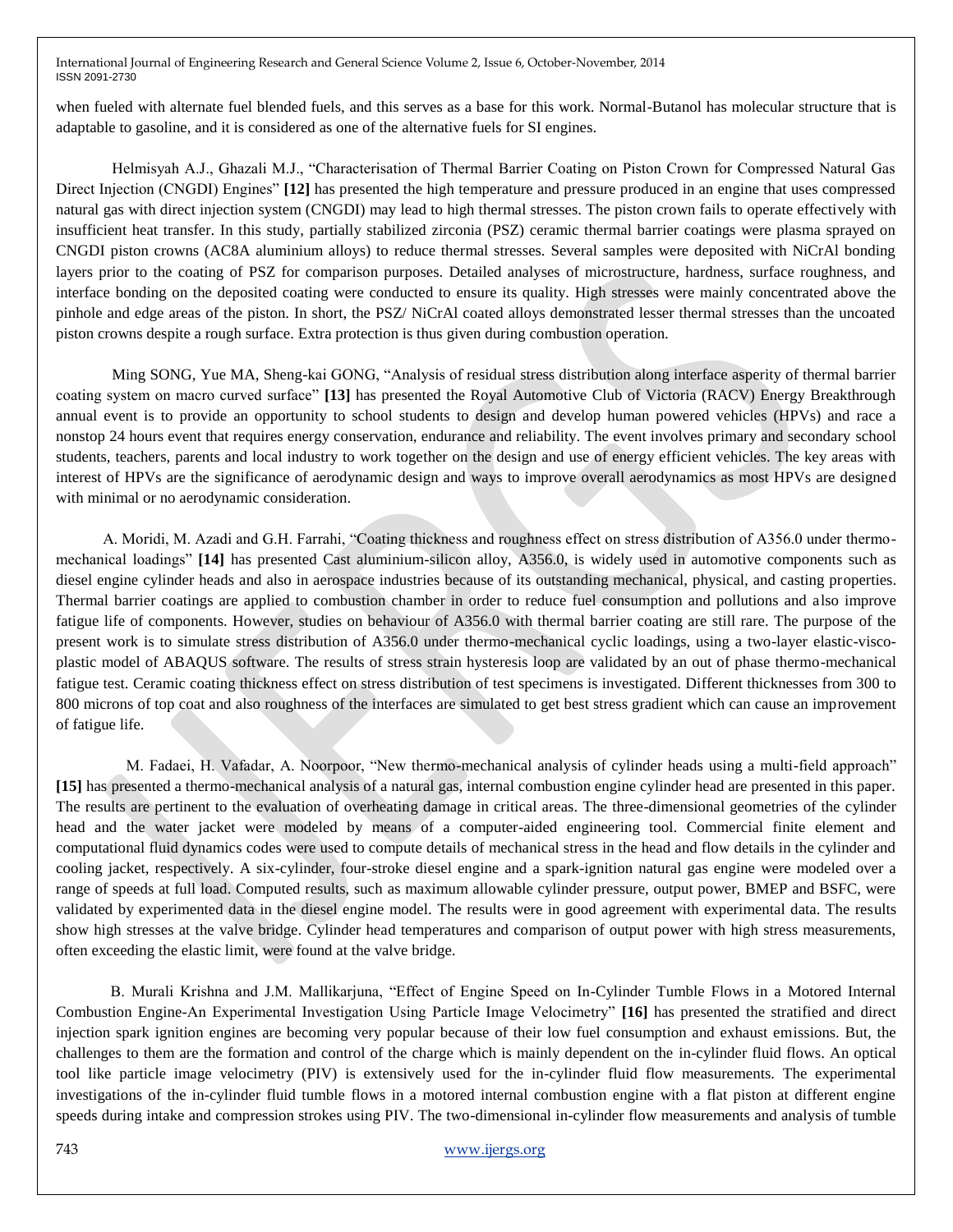flows have been carried out in the combustion space on a vertical plane at the cylinder axis. To analyze the fluid flows, ensemble average velocity vectors have been used.

 A.Triwiyanto, E. Haruman, M. Bin Sudin. S. Mridha and P.Hussain, "Structural and Properties Development of Expanded Austenite Layers on AISI 316L after Low Temperature Thermo chemical Treatments" **[17]** has presented low temperature thermo chemical treatments in fluidized bed furnace involving nitriding, carburizing and hybrid treating, sequential carburizing-nitriding, have been conducted with the aim to improve surface properties of AISI 316L. The resulting layer is expanded austenite which is responsible to the higher hardness and better wears properties. Characterization of this expanded austenite layer were performed including XRD analysis, SEM and SPM and micro hardness indentation were used to reveal the characters of the produced thin layers.

 B.M. Krishna and J.M. Mallikarjuna, "Characterization of Flow through the Intake Valve of a Single Cylinder Engine Using Particle Image Velocimetry" **[18]** has investigations of the in-cylinder flow pattern around the intake valve of a single-cylinder internal combustion engine using Particle Image Velocimetry (PIV) at different intake air flow rates. The intake air flow rates are corresponding to the three engine speeds of 1000, 2000 and 3000 rev/min., at all the static intake valve opening conditions. In-cylinder flow structure is characterized by the tumble ratio and maximum turbulent kinetic energy of the flow fields. Two specified lines of the combustion chamber, the radial and axial velocity profiles have been plotted. It is found that the overall airflow direction at the exit of the intake valve does not change significantly with the air flow rate and intake valve opening conditions.

 F.S. Silva, "Fatigue on engine pistons – A compendium of case studies" **[19]** has presented engine pistons are one of the most complex components among all automotive or other industry field components. The engine can be called the heart of a car and the piston may be considered the most important part of an engine. There are lots of research works proposing, for engine pistons, new geometries, materials and manufacturing techniques, and this evolution has undergone with a continuous improvement over the last decades and required thorough examination of the smallest details. Notwithstanding all these studies, there are a huge number of damaged pistons. Damage mechanisms have different origins and are mainly wearing, temperature, and fatigue related. Among the fatigue damages, thermal fatigue and mechanical fatigue, either at room or at high temperature, play a prominent role.

 Nitesh Krishnan J, Hariharan P, "Influence Of Hardness By WC Based Coating on Alsi Alloy And Grey Cast Iron using HVOF Coating Method" **[20]** has presented Grey Cast Iron and AlSi alloy are the more commonly used materials for cylinder liner applications in automobiles. With the upcoming need for an efficient utilization of fuel resources and alternate fuel resources, there is a subsequent need for the improvement of surface properties as well as to reduce the engine weight. Hard Chromium coatings exhibit attractive properties such as high hardness and excellent wear resistance and have been widely used in the automotive, aerospace and manufacturing industries.

### **ACKNOWLEDGMENT**

.

 It is indeed a great pleasure for me to express my sincere gratitude to those who have always helped me for this dissertation work.

 I am extremely thankful to my thesis guide Prof. Ramesh N. Medava, Professor in Mechanical Engineering Department Smt. S.R.Patel Engineering College, Unjha are valuable guidance, motivation, cooperation, constant support with encouraging attitude at all stages of my work.

## **CONCLUSION**

The recent trend in Four Stroke Diesel Engine performance of engine depend on their heat losses in inside engine but from review of following paper were given different methodologies and formulation for try to reduced losses and more efficient vehicle.

The research survey was implied to author to justified their research area in direction of engine performance and try to make new experimental set up for same which given support reduced heat losses and improve fuel consumption rate with respect their efficiency.

The research survey was reflected different methodology such as thermal barrier coating, HVOF (High velocity oxygen fuel) coating, Particle image velocimetry (PIV), Coating thickness and roughness effect etc. and such system they had applying such kind of coating process those are metal sheet, gas turbine, parabolic reflector, automobile industry etc.

744 [www.ijergs.org](http://www.ijergs.org/)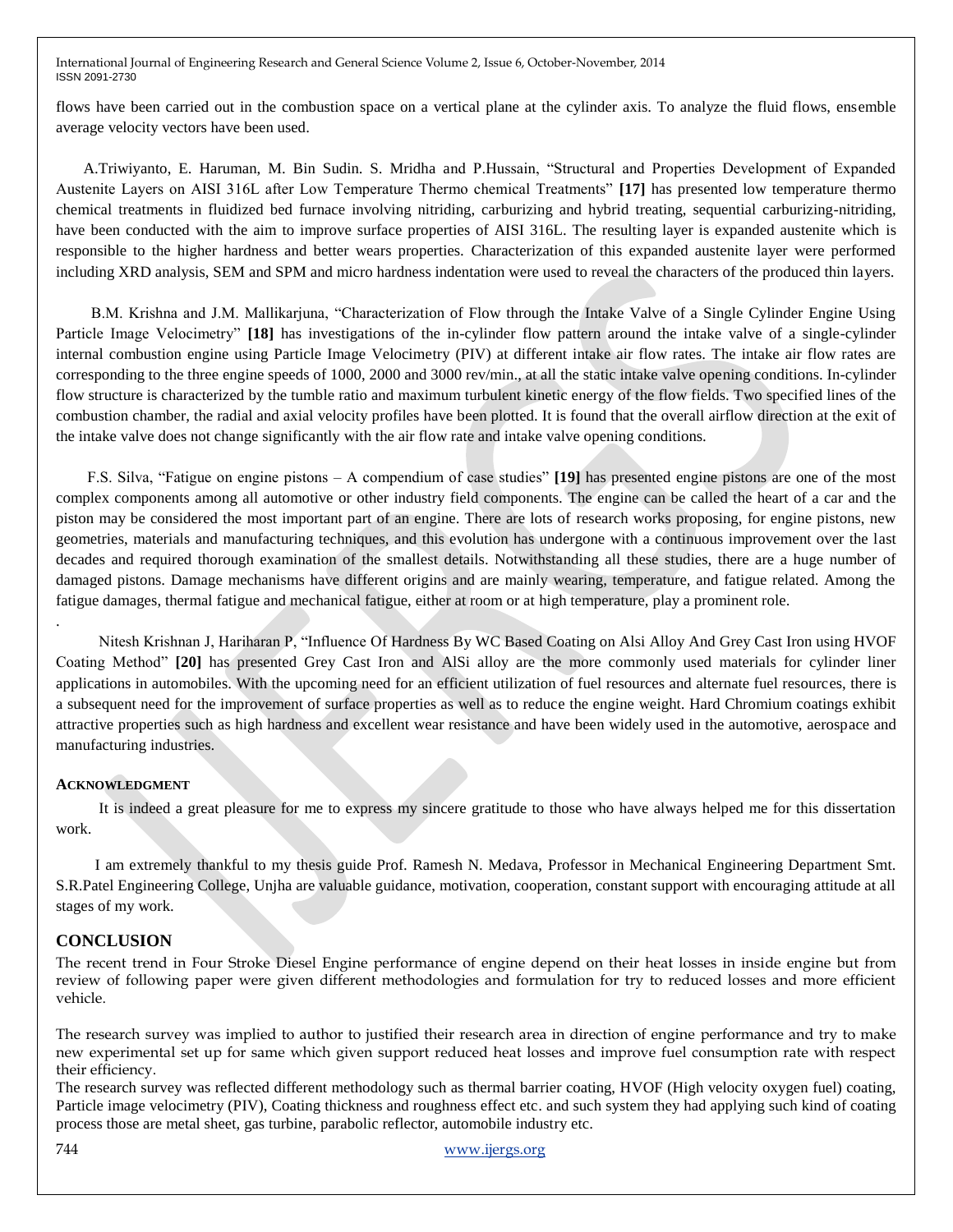Some research paper indicated about optimization method applied coating structure and FEA analysis or CFD analysis.

In CI and SI engine, they were done component level coating as per design requirement for surface roughness and life of component. There was not work done on energy saving during power stroke and there are not any provision for inside coating method from above research paper survey.

#### **REFERENCES:**

[1] Abdullah Cahit Karaoglanli, Kazuhiro Ogawa, Ahmet Türk and Ismail Ozdemir, "Thermal Shock and Cycling Behavior of Thermal Barrier Coatings (TBCs) Used in Gas Turbines" © 2014 Karaoglanli et al.; licensee In Tech.

[2] L. Wang, X.H. Zhong, Y.X. Zhao, S.Y. Tao, W. Zhang, Y. Wang, X.G. Sun, "Design and optimization of coating structure for the thermal barrier coatings fabricated by atmospheric plasma spraying via finite element method" Journal of Asian Ceramic Societies 2 (2014) 102–116.

[3]D. Freiburg, D. Biermann, A. Peukera, P. Kersting, H. -J. Maier, K. Möhwald, P. Knödler, M.Otten, "Development and Analysis of Microstructures for the Transplantation of Thermally Sprayed Coatings" Procedia CIRP 14 ( 2014 ) 245 – 250.

[4]Mr. Atul A. Sagade, Prof. N.N. Shinde, Prof. Dr. P.S. Patil, "Effect of receiver temperature on performance evaluation of silver coated selective surface compound parabolic reflector with top glass cover" Energy Procedia 48 (2014) 212 – 222.

[5]Andrew Roberts, Richard Brooks, Philip Shipway, "Internal combustion engine cold-start efficiency: A review of the problem, causes and potential solutions" Energy Conversion and Management 82 (2014) 327–350.

[6]T. Karthikeya Sharma, "Performance and emission characteristics of the thermal barrier coated SI engine by adding argon inert gas to intake mixture" Journal of Advanced Research (2014).

[7]J. Barriga, U. Ruiz-de-Gopegui, J. Goikoetxeaa, B. Coto, H. Cachafeiro, "Selective coatings for new concepts of parabolic trough collectors" Energy Procedia 49 (2014) 30 – 39.

[8]Helmisyah Ahmad Jalaludin, Shahrir Abdullah, Mariyam Jameelah Ghazali, Bulan Abdullah, Nik Rosli Abdullah, "Experimental Study of Ceramic Coated Piston Crown for Compressed Natural Gas Direct Injection Engines" Procedia Engineering 68 ( 2013 ) 505 – 511.

[9]V.D. Zhuravlev, V.G. Bamburov, A.R. Beketov, L.A. Perelyaeva, I.V. Baklanova, O.V. Sivtsova, V.G. Vasil'ev, E.V. Vladimirova, V.G. Shevchenko, I.G. Grigorov, "Solution combustion synthesis of a-Al2O3 using urea" Ceramics International 39 (2013) 1379–1384.

[10]Vinay Kumar. D, Ravi Kumar.P, M.Santosha Kumari, "Prediction of Performance and Emissions of a Biodiesel Fueled Lanthanum Zirconate Coated Direct Injection Diesel engine using Artificial Neural Networks" Procedia Engineering 64 (2013) 993 – 1002.

[11]Nitesh Mittal, Robert Leslie Athony, Ravi Bansal, C. Ramesh Kumar, "Study of performance and emission characteristics of a partially coated LHR SI engine blended with n-butanol and gasoline" Procedia Engineering 56 (2013) 521 – 530.

[12]Helmisyah A.J., Ghazali M.J., "Characterisation of Thermal Barrier Coating on Piston Crown for Compressed Natural Gas Direct Injection (CNGDI) Engines" AIJSTPME (2012) 5(4): 73-77.

[13] Ming SONG, Yue MA, Sheng-kai GONG, "Analysis of residual stress distribution along interface asperity of thermal barrier coating system on macro curved surface" Progress in Natural Science: Materials International 21 (2011) 262-267.

[14]A. Moridi, M. Azadi and G.H. Farrahi, "Coating thickness and roughness effect on stress distribution of A356.0 under thermo-mechanical loadings" Procedia Engineering 10 (2011) 1372–1377.

[15]M. Fadaei, H. Vafadar, A. Noorpoor, "New thermo-mechanical analysis of cylinder heads using a multi-field approach" Scientia Iranica B (2011) 18 (1), 66–74.

[16]B. Murali Krishna and J.M. Mallikarjuna, "Effect of Engine Speed on In-Cylinder Tumble Flows in a Motored Internal Combustion Engine-An Experimental Investigation Using Particle Image Velocimetry" Journal of Applied Fluid Mechanics, Vol. 4, No. 1, pp. 1-14, 2011. [17]A.Triwiyanto, E. Haruman, M. Bin Sudin. S. Mridha and P.Hussain, "Structural and Properties Development of Expanded Austenite Layers on AISI 316L after Low Temperature Thermochemical Treatments" Journal of Applied Sciences 11(9). 1536-1543, 2011.